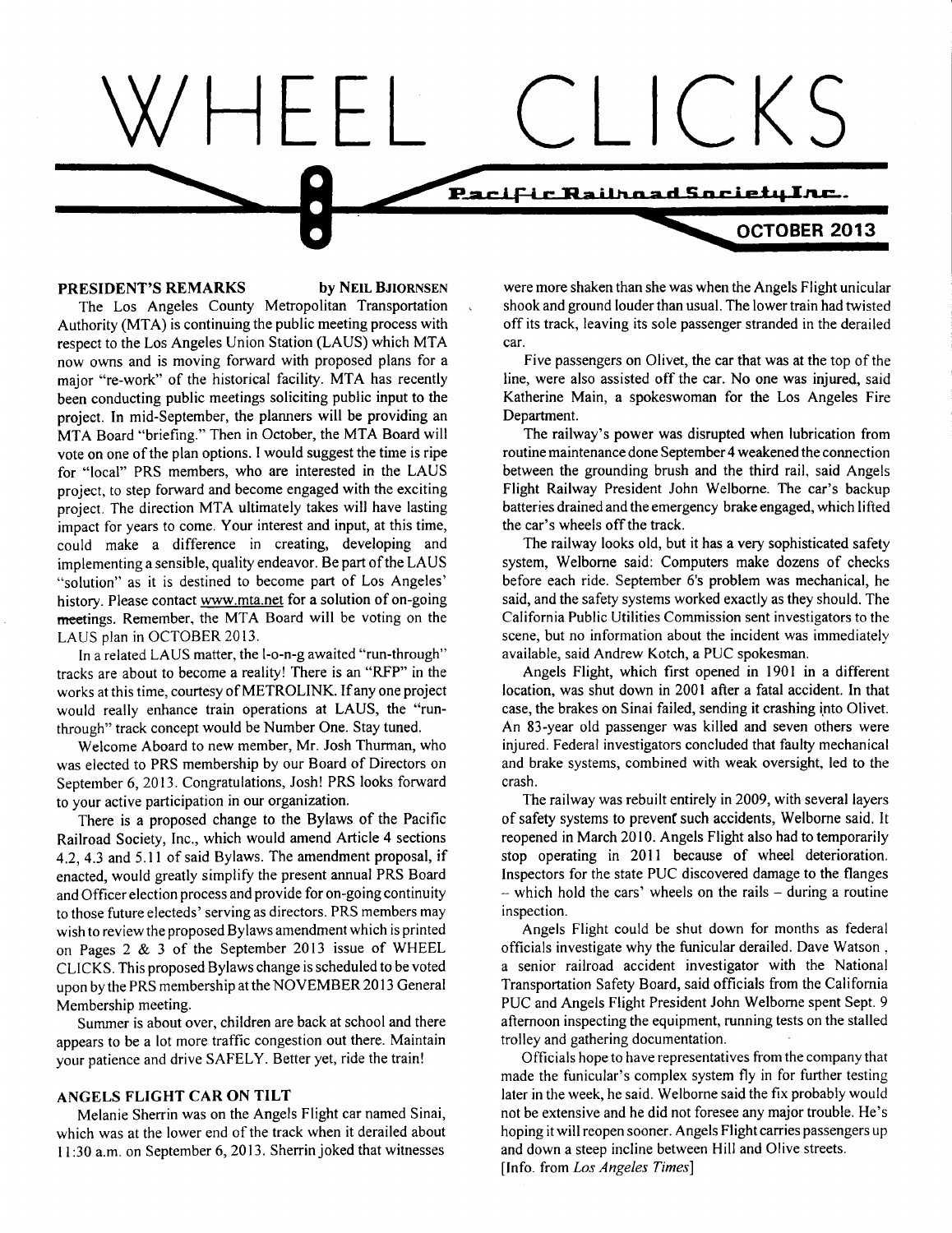Page 2



## **WHEEL CLICKS OCTOBER 2013 VOLUME 77, NO. 7**

#### EDITOR DICK FINLEY TECHNICAL EDITOR ........................ CHARLES VARNES MAILER JOHN STALLKAMP

Opinions expressed in unsigned articles are those of the editorial board, and do not necessarily reflect the opinions of the Society, its officers or directors. Opinions in signed articles are those of the author only. All rights reserved. ISSN: 0043-4744.

Published monthly by PACIFIC RAILROAD SOCIETY, INC. The Society is a California chartered, nonprofit organization of those who share an interest in railroad operations, travel and history. Address and telephone are the same as for Pacific Railroad Museum.

| PARTICIPATING MEMBER  \$45.00 per year |  |
|----------------------------------------|--|
| SUSTAINING MEMBER  \$60.00 per year    |  |
|                                        |  |
|                                        |  |

PACIFIC RAILROAD MUSEUM is operated by Pacific Railroad Society at 210 W. Bonita Ave., San Dimas, CA 91773. Telephone: (909) 394-0616. Museum e-mail: PRSTrainman@aol.com Open Saturdays: 10 a.m.-4 p.m.; Mondays: 12-5 p.m.; Wednesdays: 12-5 p.m.

| <b>EXCURSION DIRECTOR  MARTI ANN DRAPER</b> |  |
|---------------------------------------------|--|

WEBMASTER ................................. RUSSELL HOMAN INTERNET Home Page: http://www. pacificrailroadsociety.org

| BOARD OF DIRECTORS OF PACIFIC RAILROAD SOCIETY. INC. |
|------------------------------------------------------|
|                                                      |
|                                                      |
| SECRETARY  LINDSAY SMITH                             |
|                                                      |
| DIRECTOR $(2011-2014)$ LARRY AANDAHL                 |
|                                                      |
| <b>DIRECTOR (2012-2015)  MARTI ANN DRAPER</b>        |
|                                                      |
|                                                      |

#### **PRS MEMBER MEETINGS**

| October 2,    | PRM open Wednesday, 12:00 a.m. to 5:00 p.m.  |
|---------------|----------------------------------------------|
| 9, 16, 23, 30 | 210 W. Bonita Ave., San Dimas 91773          |
| October 4     | PRS Board Meeting, 7:30 p.m., Valencia Room, |
| Friday        | Joslyn Center, 210 N. Chapel Ave., Alhambra. |
| October 5,    | PRM open Saturday, 10:00 a.m. to 4:00 p.m.   |
| 12, 19, 26    | 210 W. Bonita Ave., San Dimas 91773          |
| October 5,    | Saunders Yard open Saturday, 8:30 a.m. to ?  |
| 12, 19, 26    | Noakes St. & Herbert Ave., Commerce.         |
| October 7.    | PRM open Monday, 12:00 a.m. to 5:00 p.m.     |
| 14, 21, 28    | 210 W. Bonita Ave., San Dimas 91773          |
| October 11    | PRS Membership Meeting, 7:30 p.m., Alh. Rm.  |
| Friday        | Joslyn Center, 210 N. Chapel Ave., Alhambra  |
| October 23    | Nov. Wheel Clicks Mailing Party, 10:00 a.m.  |
| Wednesday     | 1240 Dominion Ave., Pasadena. 626-794-0783   |

**PROGRAM BY RUSS DAVIES** 

**October 11:** On this evening, **Jim Baker will share** a treasure of railroad images from the 50s and 60s with us. Jim discovered them on the internet, and is calling it an **"Internet** 

**Photo Album."** Unlike most PRS presentations, **Jim will SEEK your input relative to such things as the location, the** circumstances, and in some cases, even the name of the railroad! **Be there, and bring** *digital* **briefs!** 

#### **MEMBERSHIP COMMITTEE by** VIRGINIA GRUPP

At the Board Meeting on September 6, Josh Thurman was voted into PRS with Membership No. 363. Two late renewals rejoined PRS and were assigned Nos. 362 and 364.

### **ARCADIA INTERSECTION TO CLOSE**

The intersection of First Avenue and Santa Clara Street in Arcadia will close for six months starting September 9, 2013. The closure is due to construction of the 11.5-mile Metro Gold Line Extension rail project from Pasadena to Azusa. Crews will build light rail grade crossing improvements through the intersection, according to a press release from the Metro Gold Line Foothill Extension Construction Authority.

Front Street between Santa Clara Street and St. Joseph Street will permanently close in September where a parking structure and transit plaza next to the future Arcadia Gold Line Station will be built. The intersection is expected to re-open at the end of February. A temporary re-opening is planned for a few days in late October and early November.

Construction hours are between 7 a.m. and 8 p.m. Monday through Saturday. Posted detour routes will be in place during the closure. Sidewalks will be open on one side of the street at all times. For more information, visit www.foothillextension.org or call the hotline at 626-324-7098.

[Info. from *Pasadena Star-News]* 

#### **CALTRAIN NEWS by** MIKE GONDRON

On September 1, Caltrain increased its daily parking fee from \$4.00 to \$5.00. Monthly parking permits will now cost \$50.00. The increase is the first since 2011 and was approved by the Peninsula Corridor Joint Powers Board as part of the Fiscal Year 2014 operating budget.

Caltrain's ridership continues to grow, having increased by more than 11 percent in each of the last three years. In February 2013, weekday ridership surpassed the 47,000 mark, which is nearly double what it was in 2004 when Baby Bullet service was introduced. Farebox recovery is also strong and now covers 55 percent of the operating cost.

In August Caltrain was awarded a \$18,875 grant by the railroad safety organization Operation Lifesaver. The grant will be matched by Caltrain and used to increase awareness of the dangers associated with an active rail corridor through a series of rail safety videos targeting teens, commuters, distracted walkers, drivers. and other potential unsafe behaviors.

Caltrain has partnered with Operation Lifesaver and other public agencies over the years to try and increase public awareness of the dangers of an active rail line. While progress has been made, incidents still happen. On August 29, an elderly woman was struck and killed at Charleston Road in Palo Alto by southbound Train No. 210. The incident created major delays to the morning commute. Trains in both directions were delayed from 20 minutes to two hours as single tracking was carried out between the San Antonio and Menlo Park stations. The fatality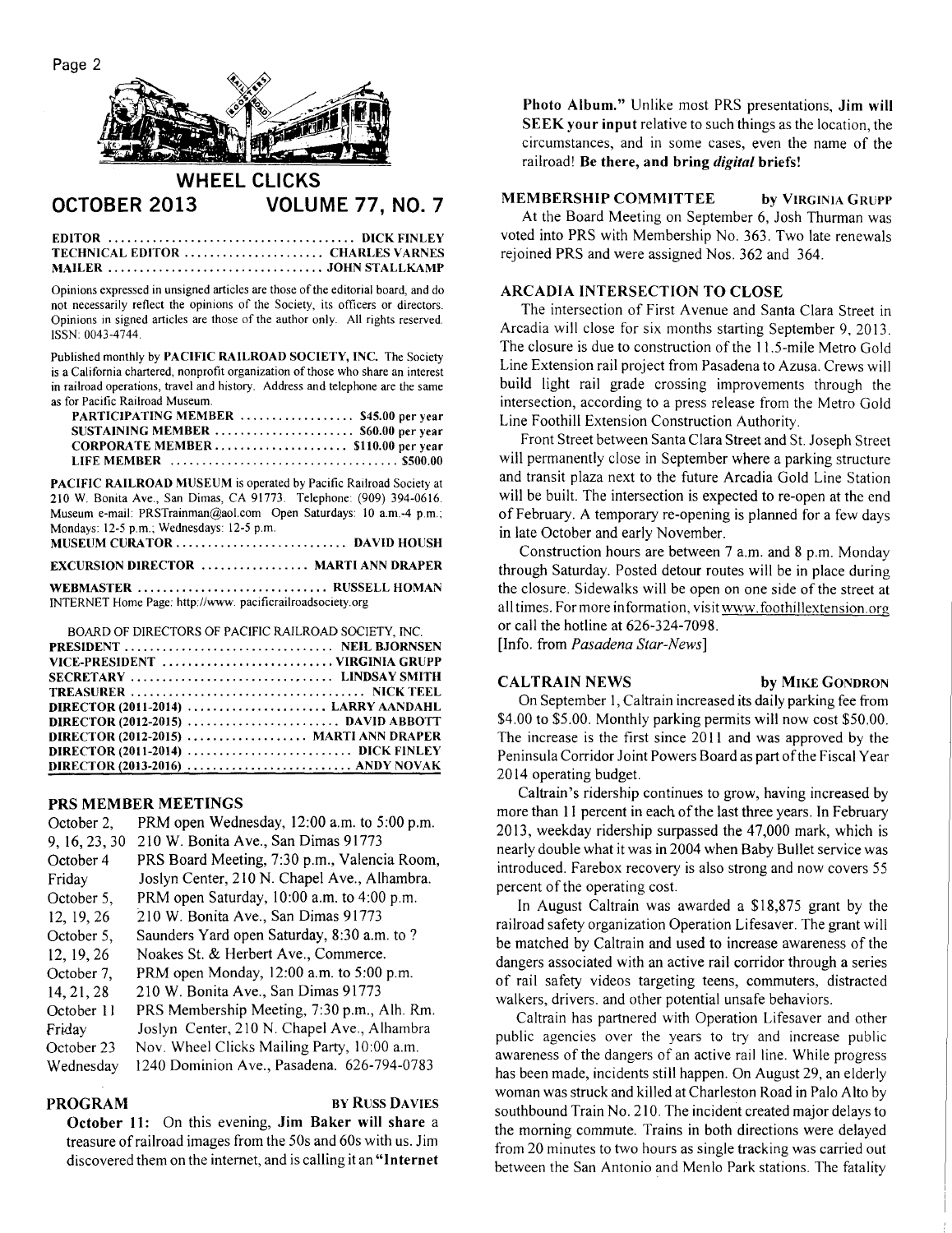was Caltrain's tenth of the year.

In August, Caltrain launched a bike sharing program, which bridges the last mile gap between a rider's station and their final destination. Bike docking stations are located at Caltrain stations in San Francisco, Redwood City, Palo Alto, San Antonio, Mountain View, and San Jose. Participants pay to borrow a bike at a docking station and drop it off at another one close to their destination. The program is operated by the Bay Area Air Quality Management District, the Metropolitan Transportation Commission, and the Santa Clara Valley Transportation Authority.

#### **METROLINK ROLLS OUT FARE ENFORCEMENT INITIATIVE AT LOS ANGELES UNION STATION**

On July I, Metrolink customer engagement representatives (CERs) and security guards began day one of Metrolink's latest fare enforcement initiative at Los Angeles Union Station. You may recall that, since December 2011, CERs have randomly inspected passenger tickets at select station platforms prior to passengers boarding the trains. The new initiative entails ramping up these efforts.

During weekdays at LAUS, ticket inspections are performed 85 percent of the trains prior to their departure. Metrolink sheriffs and security guards also perform ticket inspections on board the remaining 15 percent of the trains after they have departed the station. On the weekends, 100 percent of the trains are inspected prior to their departure from LAUS, in addition to Metrolink sheriffs and security guards riding the trains.

This fare enforcement initiative is the latest step Metrolink has taken to reduce fare evasion by assisting Metrolink conductors , sheriffs and security guards who already perform on board fare inspections, as well as team members who check tickets at station platforms. The increased security presence at the platforms and on board the trans gives passengers peace of mind during their commute. Metrolink chose to roll out this initiative at LAUS because 63 percent of Metrolink riders begin or end their trips at the station.

Following is a brief timeline related to fare enforcement.

December 2011: CERs begin randomly checking fares at select station platforms throughout the Metrolink system.

- October 2012: Security guards begin riding Antelope Valley Line trains.
- **February 2013:** CERs and security guards begin Metrolink's first fare inspection survey to evaluate the trains, stations and lines that need increased staff presence and determine the number of additional staff necessary to assist with fare inspection.
- June 2013: Security guards begin riding the San Bernardino, Orange County, Inland Empire-Orange County, Ventura County, Riverside and 91 lines.
- July 2013: CERs and security guards begin inspecting tickets at LAUS prior to passengers boarding. Metrolink employs 21 additional security guards to assist with fare enforcement.

If you board at Los Angeles Union Station, Metrolink encourages you to arrive at the platform at least 15 minutes prior to your train's departure. Please remove your ticket from your ticket carrier and be ready to show your ticket to a fare inspector. Metrolink thanks you for your patience and cooperation as it works to ensure that every rider has valid fare and that you have a pleasant commute.

[Info. from *Metrolink News Events]* 

#### **THE COLTON CROSSING FLYOVER WILL SPEED UP CARGO AND LESSEN DIESEL EMISSIONS**

One of the worst railway choke points in the nation was eliminated August 28 with the opening of a \$93-million overpass that separated two busy tracks at historic Colton Crossing in San Bernardino County. Federal, state and local officials cut the ribbon for the 1.4-mile concrete flyover designed to speed cargo through Southern California and stop harmful diesel emissions from trains that used to wait up to four hours for their turn to go through the old street level crossing.

"Nov. 8, 2011, was the ground-breaking," said Raymond W. Wolfe, executive director of the San Bernardino Association of Governments. "Two short years later, we are now celebrating a new era in railroading. It's truly an engineering feat for those who build infrastructure."

Originally estimated to cost \$202 million, the project was completed well under budget and eight months ahead of schedule. Officials attributed the cost and time savings to innovative construction techniques, cooperation among government agencies and a competitive market that produced bids that were lower than expected.

The 43-foot-high span replaces the Colton Crossing intersection built in 1883. It is about 57 miles east of Los Angeles. Over the years, the crossing for what became **the** main tracks of the Union Pacific Railroad and the Burlington Northern Santa Fe Railway Company remained largely unchanged, except for modern track and signals.

Located off Interstate 10 near Rancho Avenue, the old crossing saw Burlington Northern's north-south tracks intersect Union Pacific's east-west tracks at right angles, forcing trains to proceed one at a time. More than 100 trains use the tracks daily, including those of the Metrolink commuter service, which shares the Union Pacific route.

Because Burlington Northern controlled the crossing for years and gave its trains priority, Union Pacific suffered the vast majority of delays, with many of its trains halted just short of West Colton Yard, one of the Union Pacific's largest freight facilities.

Robert Kern, a veteran Union Pacific engineer who is now a senior operations manager, recalled that he could make a run from Yuma, Arizona, to Colton — about 200 miles — in seven or eight hours only to be stopped at the crossing for one or two more hours before he could proceed into nearby Colton Yard. Occasionally , he said, the delay lasted four hours. You can't imagine how disheartening that was," Kern said. "This project will be a godsend."

Regional transportation planners say the chronic delays in rail shipments made the Colton flyover a priority for goods movement in Southern California, especially for the ports of Los Angeles and Long Beach, the largest combined harbor in the United States.

Almost half of all U.S. imports shipped in cargo containers flow through Los Angeles and Long Beach before they travel by truck and train to other parts of the country. If trends continue,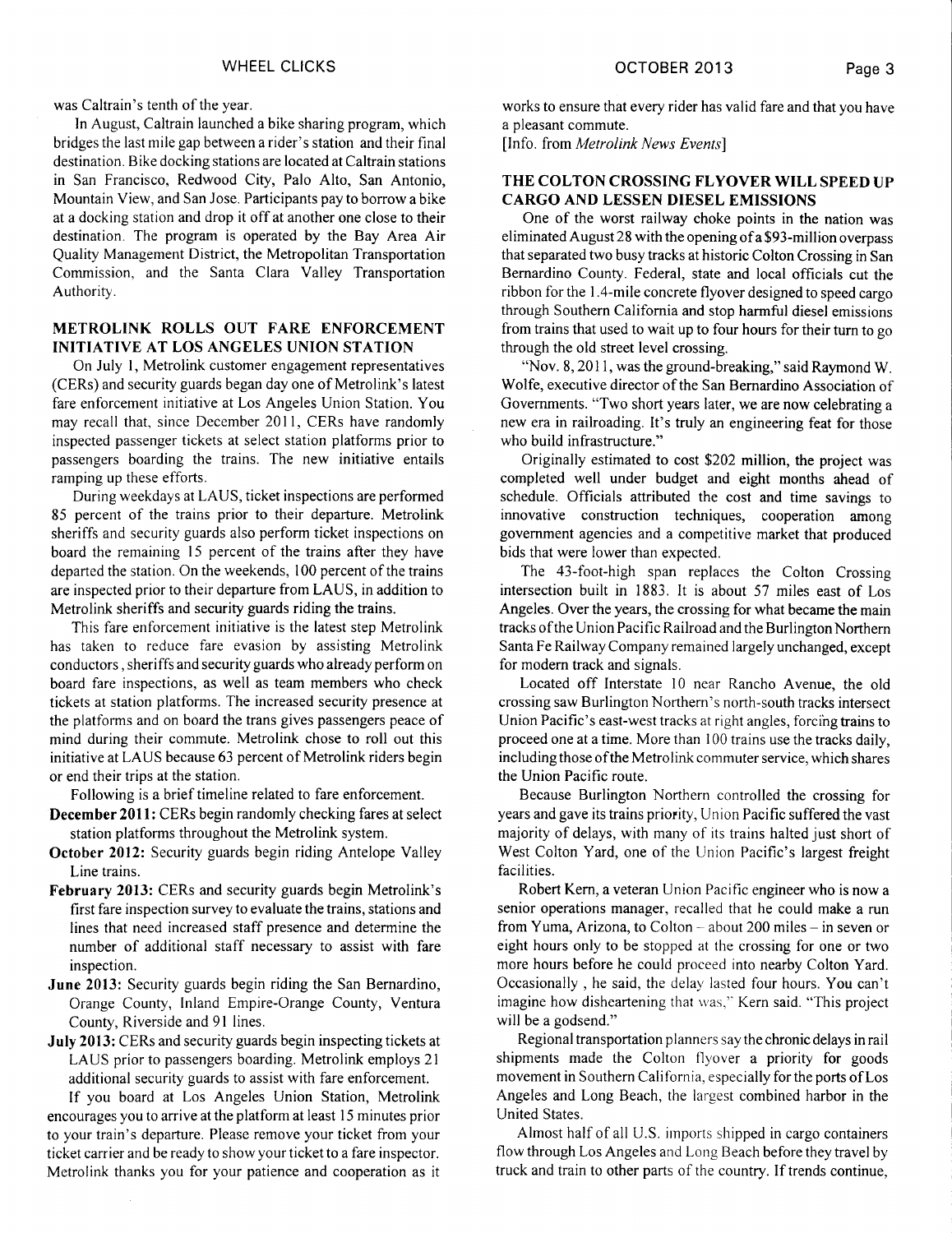the amount of containerized cargo handled by both ports is projected to increase 5% to 6.6% annually until 2020.

The flyover project is a public-private partnership involving Caltrans, the San Bernardino Assn. of Governments , the city of Colton, Union Pacific and Burlington Northern Santa Fe. Funding came from the railroads as well as state and federal sources, including the American Recovery and Reinvestment Act and Proposition 1B, which provides money for goods-movement projects in California.

[Info. from *Los Angeles Times]* 

#### FIRST SEGMENT OF HIGH-SPEED RAIL LINE

Two Southland firms will be involved in the design and construction of the first leg of California's 800-mile high-speed rail system. Tutor Perini Corp. of Sylmar and Parsons Corp. of Pasadena are part of the Tutor Perini/Zachry/Parsons joint venture, which has secured a \$985 million contract with the California High Speed Rail Authority to build the initial 29-mile stretch running from Madera to Fresno. The third partner is Zachry Construction of Corp. of San Antonio, Texas.

The contract includes another \$53 million in provisional funds to cover contingencies that might arise along the way, such as the disposal of hazardous materials. "We're very excited," said Ronald Tutor, chairman and CEO of Tutor Perini, which will serve as managing partner of the joint venture team. "We're a California contractor and it's a California job, so there's a lot of pride in it."

Parsons will serve as lead designer for the project. Parsons Group President Todd Wager said his engineering firm is equally excited to be involved. "We have delivered rail and transit projects around the world, and we are very excited to use our experience to provide such a system in California," Wager said in a statement.

Construction is expected to begin early next year and Tutor said the work will involve 500 to 700 workers. The 52-month contract period began in August. Barring any unforseen delays, the Madera-to-Fresno segment could be completed by late 2017.

California's high-speed rail line will be the first in the nation. By 2029, the system will run from San Francisco to the Los Angeles Basin in about two hours and 40 minutes at speeds capable of exceeding 200 mph, according to the California High-Speed Rail Authority. Depending on traffic conditions, that same trip could take as long as eight hours by car. The system will eventually extend to Sacramento and San Diego, totaling 800 miles with up to 24 stations.

The price tag for the entire project will be \$68 billion, according to the rail authority's 2012 business plan. Rail authority spokeswoman Lisa Marie Alley said the money will come from a variety of sources, including state bonds, federal grants and private capital.

The southern portion of the line will route trains through Palmdale before looping west to station options in San Fernando, Bradford Street and Buena Vista. The trains will end their journey at union Station in downtown Los Angeles. Alley said her agency has yet to determine which of those three station options will be chosen.

"We're still studying environmental impacts and how those locations meet up with other transit systems in the area," she

said. "But we're looking forward to working with the joint venture team on the first segment of our high-speed rail system." The rail authority said California's high-speed line will "connect the mega-regions of the state, contribute to economic development and a cleaner environment, create jobs and preserve agricultural and protected lands."

Providing the equivalent new capacity on the state's highways and airports would cost more than double the investment to develop a high-speed rail system between San Francisco and Los Angeles, according to the agency. And even if that were possible, it would mean building 4,300 new highway lane miles , 115 additional airport gates and four new airport runways at an estimated cost of \$158 billion. Not everyone is thrilled with the concept of high-speed rail in California, and some fear costs could spiral out of control as the project moves forward

Billionaire technology innovator Elon Musk recently unveiled rough plans for a "Hyperloop" that would ferry travelers from Los Angeles to San Francisco in about a half hour. The system would place them in capsules that would travel up to 760 mph inside a low-pressure tube. Musk said his entire system would cost about \$6 billion.

[Info. from *Pasadena Star-News]* 

#### PASSENGER TRAIN UPDATES by CHARLES VARNES PACIFIC SURFLINER SERVICE CHANGES

Effective October 7, 2013, changes will be made to *Pacific Surfliner* Service. Amtrak, in cooperation with the North County Transit District, will begin stopping certain Pacific Surfliner trains at four new stops between Oceanside and San Diego, currently served only by Coaster commuter trains: The stations are Sorrento Valley, Encinitas, Carlsbad/Poinsettia, and Carlsbad Village. The trains that will stop at these four stops are: Northbound Trains 567, 573, 595, and Southbound Trains 784, 790/1790, 796.

Coaster passengers with any type of *Coaster* ticket may travel on Amtrak trains 567, 573, 595, 784, 790/1790 or 796 within the limits of their tickets at no additional charge. Travel may be between any two stops between San Diego and Oceanside, including but not limited to these four new stops. To travel on other Amtrak *Pacific Surfliner* trains (which do not make these stops) the *Coaster* passenger must buy a separate Amtrak ticket at regular fares. The step-up ticket for *Coaster* passengers is discontinued.

Amtrak passengers using Amtrak-issued monthly multiride tickets may travel on any *Coaster* train within the limits of their tickets at no additional charge. Ten-ride tickets are not honored because *Coaster* does not lift or punch tickets and there is no way to cancel a ride on this ticket type if it is used on a *Coaster*  train.

A revised timetable for the changed *Pacific Surfliner* service will be issued.

#### AMTRAK GUEST REWARDS PROMOTION

Amtrak Guest Rewards members can earn double points for qualifying Amtrak travel from September 9, 2013 to October 31, 2013. Amtrak Guest Rewards members must register for this offer online at AmtrakGuestRewards.com/DoubleDays to participate. Members must include their membership number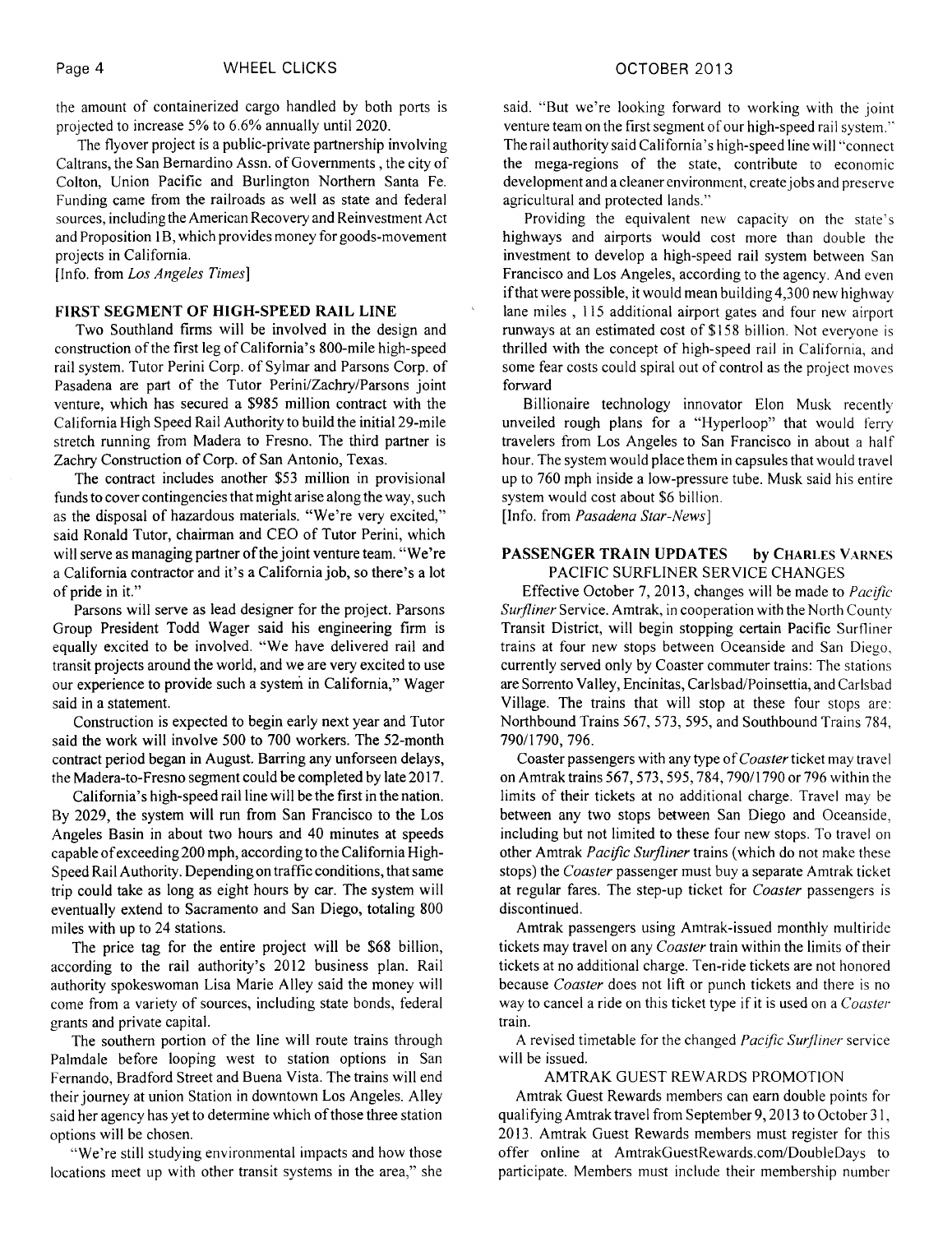when making reservations for travel to qualify. A limit of two qualifying one-way trips per day applies. Amtrak Guest Rewards points will not be awarded for cancelled or refunded reservations or tickets. Other terms and conditions may apply.

#### AMTRAK

#### LONG DISTANCE TRAINS Texas Eagle

Starting September 2, daily baggage service will be available at Joliet. II., for *Texas Eagle* Trains 21, 22, 321, 322, 421, and 422 only. Passengers can check their baggage with an employee at the station.

#### Southwest Chief

Starting August 26, baggage service will be available at Fort Madison, Ia., Mount Pleasant, Ia., Newton Kan., and Topeka, Kan. as follows:

Mondays through Fridays, passengers can check and retrieve their baggage with an employee at the station.

Saturdays and Sundays, passengers must check and retrieve their baggage at trainside with an employee at the baggage car.

Starting September 2, limited baggage service will be available daily at Galesburg, II. Passengers at Galesburg must check and retrieve their baggage at trainside with an employee at the baggage car.

#### California Zephyr

: Starting September 2, limited baggage service will be available daily at Galesburg, II. Passengers must check and retrieve their baggage at trainside with an employee at the baggage car.

#### MIDWEST ROUTES

#### Michigan Services

#### Amtrak Connect Wi-fi Coming in 2014

In August the Michigan Transportation Commission approved a contract to bring AmtrakConnect® cellular-based Wi-Fi service to Amtrak trains in Michigan. The State is the first in the Midwest to bring this amenity to all its rail passengers.

AmtrakConnect is provided at no cost to passengers and routinely supports between 30 and 50 percent of passengers on a given train. Service in Michigan is expected in early 2014.

To maximize the Wi-Fi experience for passengers, data-heavy activities that can slow everyone down, such as streaming video and music, and file downloads larger than 10MB, are restricted. This ensures high-volume data users onboard the train are not able to degrade the experience for others.

#### Michigan Track Improvement Project

The first of three Michigan track improvement phases for the 2013 construction season is scheduled to begin on Sept. 9. While the projects will cause some delays and modified schedules, the result will be upgraded tracks and more reliable service for Amtrak *Wolverine Service* trains as part of the Accelerated Rail Program being carried out by Amtrak for the Michigan Department of Transportation (MDOT).

When all 2013 phases of the project are complete in November, more than 30 miles of new track and 130,000 new crossties will be installed by crews working ten-hour days.

Unlike past projects to make needed repairs, this track improvement work is an upgrade to the route owned by the state of Michigan.

Improvement work that was anticipated over the next two construction seasons is being condensed into 12 to 14 weeks this fall. This provides great benefits from more reliable track conditions sooner and eliminates the need for similar track disruptions next year.

MDOT is leading a three-state effort to improve the 300-mile corridor from Pontiac and Detroit across Michigan, through northwest Indiana and to Chicago. The result of these and future infrastructure improvements will allow Amtrak trains in mid-Michigan to operate at speeds up to 110 m.p.h. as they do now for 80 miles in southwestern Michigan and part of Indiana.

Michigan has the longest stretch of higher speeds in the Midwest, with the *Wolverine* and Amtrak *Blue Water* trains carrying passengers at the highest U.S. speeds available outside the Northeast.

A goal of the project is to reduce the end-to-end travel time between Detroit/Pontiac and Chicago by approximately two hours from the current 6 hours and 30 minutes. For more information, visit GreatLakesRail.org.

The first phase of the project will largely take place east of Jackson Mondays through Thursdays of the coming weeks, with the tracks open for all trains on regular schedules on Fridays, Saturdays and Sundays. A Passenger Service Notice was distributed on trains and at stations to explain the Monday-Thursday schedule changes and provide more information about possible delays.

#### Blue Water Trains

Starting Sept. 6, bicycles began to be accepted aboard the Amtrak *Blue Water* (Trains 364 & 365) that operates daily between Port Huron and Chicago via East Lansing and Kalamazoo.

Uniquely in the Midwest, railcars on the *Blue Water* have been modified to create an area to securely carry up to four bikes per train on a popular route that serves two large state universities (Michigan State and Western Michigan) and several bicycle-friendly communities. There is a \$10 charge for transporting a bike in addition to the railfare, and cyclists are encouraged to lock their bikes onto the brackets mounted in the café cars when they walk their bicycles on the trains.

### Illinois Routes

#### Lincoln Service and Texas Eagle Trains

The Illinois Department of Transportation and Union Pacific Railroad are performing the second of three phases of 2013 upgrades to Illinois' signature high-speed route, Chicago-St. Louis, for future 110 m.p.h. operation of Amtrak *Lincoln Service*  trains. The construction work includes the installation of new premium rail with concrete ties and stone ballast; upgrades to bridges, culverts and drainage; signal and wayside equipment installations and upgrades; and roadway-rail grade crossing improvements.

For seven days starting September 16, bridge and culvert upgrades south of Bloomington-Normal will require Amtrak to charter buses for *Lincoln Service* (Trains 300-307) passengers at St. Louis, Alton, Carlinville, Springfield and Lincoln. Amtrak *Texas Eagle* (Trains 21/321/421 & 22/322/422) will detour between Chicago and St. Louis for the same period, with alternate transportation in both directions between Joliet and St. Louis.

A final phase of planned 2013 construction will also require substitute transportation in October. Schedules and a notice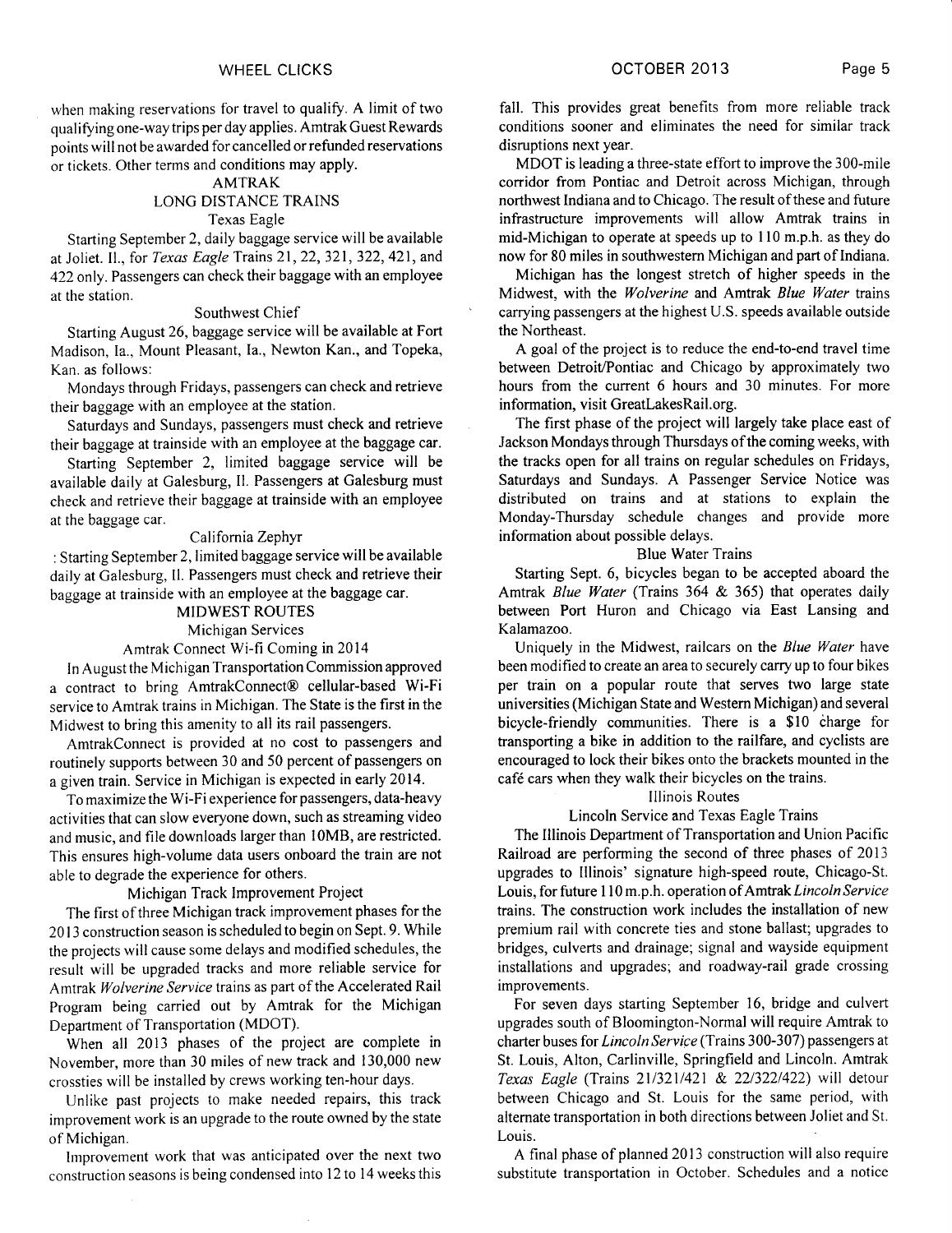about this disruption are available at stations and displayed as part of the booking process on Amtrak.com.

These infrastructure improvements will enable Amtrak to operate service at speeds up to 110 m.p.h. in the future, an increase from the current maximum of 79 m.p.h. in effect over most of the route. Starting last Thanksgiving, the Dwight, Mich., to Pontiac, Mich., segment became the first part of a Midwestern route to regularly experience trains traveling at speeds up to 110 m.p.h.

#### NORTHEAST CORRIDOR

#### Amtrak Special "Autumn Express" Train

Amtrak will operate a special *Autumn Express* train in November. The special train, which will depart from and return to Philadelphia 30th Street Station on Saturday, Nov. 2, will afford scenic views of historic railroad sites throughout Delaware, Maryland and Pennsylvania.

The train will travel the *Northeast Corridor* to Perryville, Md., then make a rare trip up the historic Port Road Branch (usually off limits to passenger traffic) along the Susquehanna River, passing through Enola Yard, crossing the Shocks Mill and Rockville bridges before continuing over the Columbia Secondary and back to Philadelphia via Amtrak's Keystone Corridor through scenic Lancaster County.

The *Autumn Express* is a first of its kind charter train which Amtrak will test as a potential new revenue source. The train will consist of a P-42 locomotive, *Horizon* coaches (with larger "picture" windows to take in the view) and café car.

The train sold out shortly after tickets were placed on sale.

Due to overwhelming ticket sales for the *Autumn Express,* a second run has been added on Sunday, November 3, 2013. [Info. from Ken Ruben, Ed Von Nordeck]

#### AAR SEPTEMBER STORED FREIGHT CARS REPORT

The Association of American Railroads reported that as of September 1, 2013, 304,931 freight cars were in storage, a decrease of 3,727 cars from August 1, 2013, and equal to 19.8 percent of the North American fleet, excluding cars without a load since before 2005. For 18 months, since April 1, 2012, the number of cars in storage has averaged about 309,000, and has not varied from this level by more than 10,000 cars.

For the last 12 months the number of stored freight cars (and the percentage) of the fleet excluding cars without a load since before 2005 on the first day of the month was: for 2012, September, 311,226 (20.3); October, 309,261(20.2); November 304,410 (19.8); December, 308,780 (20.2); and for 2013; January 317,223 (20.7); February 315,541(20.6); March 311,739 (20.4); April 311,449 (20.3); May 302,833 (19.7); June, 299,573 (19.5); July, 303,547, (19.8); August, 308,658, (20.1). [Info. from AAR Rail Time Indicators via Charles Varnes]

#### ALBERTA OIL EXPORT AND ALASKA RAIL & PIPE

Alaskans might get their long-sought rail connection with the Lower 48 paid for by Alberta oil produces. They are now interested in shipping Alberta oil, including tar sands oil, to Alaska to be inserted into the Trans-Alaska Pipeline System and loaded on tankers in Valdez.

Another option is a pipeline to a possible Beaufort Sea port at Tuktoyaktuk, Northwest Territories. From there it could be

shipped by tanker to markets in Asia via the Bering Straits.

Canadian provincial officials were in Alaska the week of July 15 to build support for new options to exporting landlocked Alberta oil. "We're pursuing all options, south, west, east and north," Ken Hughes, Alberta's energy minister , told the Pacific NorthWest Economic Region, or PNWER, annual meeting, being held this year in Alaska.

PNWER is a regional association of northwest U.S. states and western Canadian provinces, and includes Alaska, Yukon and Northwest Territories. Shipping more of Alberta's oil south to its traditional U.S. market is stymied by the stalled Keystone pipeline. Efforts to ship oil west and to export oil to Asia through a new pipeline to British Columbia are being opposed there.

Given that, Alberta is now looking north, Hughes said. One option is the rail link or pipeline to Alaska that would transport oil to a possible connection with the Trans-Alaska Pipeline System at Delta. TAPS, which is operating at one-third capacity, would then move the oil south to the Valdez Marine Terminal for loading on tankers.

The second option is shipping oil through the Beaufort Sea. A study of a pipeline in Tuktoyaktuk is nearly complete. Hughes said in an interview, while an assessment of the Alaska plan is due to be finished by 2014. Alberta has retained two consultants, Calgary-based Canatec Associations International on the northern pipeline option and the Van Horne Institute and University of Calgary on the second proposal for rail.

G. Seven Generations Ltd., a Vancouver, B.C. firm with connections to Canadian First Nations groups, has been pursuing the Alaska rail initiative for some time. Hughes said, and has been talking with Alaska state and industry officials. Alberta has made a \$1.8 million (Canadian) contribution toward the cost of the rail option study, he said.

Alaska officials were not available to comment on the proposals by Alberta but an influential legislator, state Rep. Bob Herron, D-Bethel, said the rail option, "will get a chilly reception here after the Quebec disaster.." Herron co-chairs the new Alaska Arctic Policy Commission.

Hughes said he doesn't believe the Quebec tragedy will stem the growth of oil shipments by rail but that the oil and railroad industries will have to ramp up sharply on safety. "The Quebec tragedy reminds us that if we're to be able to handle the immense amounts of oil we see being developed we'll have to up and game in all aspects," Hughes said.

Representatives of G Seven Generations have made contacts in Alaska in recent months and have spoken of a rail system capable of moving up to 1 million barrels per day, but sources in industry said that number is far higher than would be realistic.

One engineering consultant familiar with the rail idea, asking to remain unidentified, says a technical hurdle will be the cost of heating the oil, or bitumen, in the rail tank cars as they are moved in winter through northwest Canada and eastern Interior Alaska, where winter temperatures can drop to as low as minus 70 degrees Farenheit.

Building through hilly terrain through western Yukon Territory and discontinuous permafrost soils in eastern Interior Alaska pose big challenges to a rail or pipeline, the consultant said. Another problem is that west coast U.S. refineries may be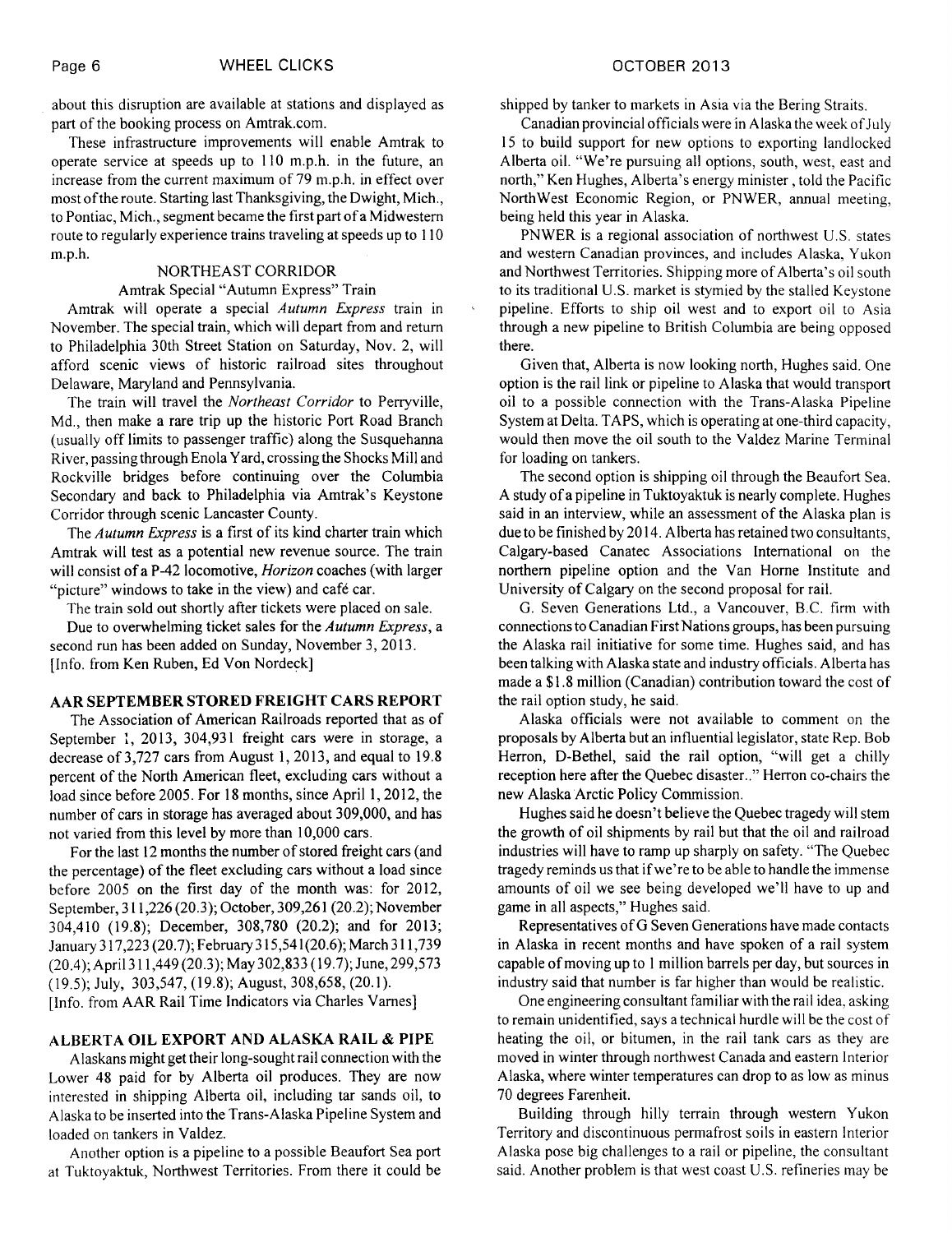unable to refine the blended Alberta and North Slope crude oil if it is much heavier than the oil now being shipped. Several refineries on the west coast were built or adapted to efficiently process North Slope oil. As the volume of Alaska oil has declined and grown heavier because of the changing types of oil being produced, the refiners have had to import lighter oil from Russia and other places to mix with Alaska oil.

If the oil is made even heavier by adding Alberta crude or bitumen it could complicate things for the refineries, resulting in lower values paid for the oil. A spokeswoman for BP, one of the owners of the Alaska pipeline, said she could not comment on any discussions of the rail/TAPS option.

Alaska Railroad Corp. spokesman Tim Sullivan said the state-owned railroad is still working on its own long-range plan for a rail extension from Fairbanks to Delta, and some day on to the Canada border.

The first increment of that is now under construction, a bridge over the Tanana River at Salcha, east of Fairbanks, Sullivan said. The bridge is dual road and rail and will initially be used by the U.S. Army, who is helping to pay for it, but the bridge is an essential part of an eastern rail extension because the route must be on the south side of the river.

"We have to take this one step at a time, and the bridge is the first step," Sullivan said. Route surveys have been done as far as Delta, and the hope is that the U.S. Department of Defense will help pay the costs to Delta to improve logistics for the missile defense facility there.

The extension on to Canada has always been a big question, but if Alberta oil shippers foot the bill along with sections of new rail from northern British Columbia through Yukon, the question will be answered.

University of Alaska minerals economists have studied to show that rail transportation and less expensive transport costs could lead to more development of mines in Interior Alaska. [ Info. from *Alaska Journal of Commerce* via Gordon Nunnally]

#### MEXICAN TRAIN DERAILS: 5 DEAD, 16 HURT

An infamous cargo train carrying at least 250 Central American migrants heading to the United States derailed in a remote region of southern Mexico on August 25, killing five and injuring 16, authorities said. The train company and rescue workers were bringing in two cranes to help search for more victims among the eight derailed cars of the train known as "The Beast," officials said. Thousands of migrants ride its roof on their way north each year, braving brutal conditions for a chance at crossing into the U.S.

A mayor from the region, Jazmin Cano, put the number of casualties slightly higher, telling the Reforma newspaper that six people were killed and 22 injured. It was possible the toll would rise as the army and other rescuers continued to search the wreckage in Tabasco. Most of the estimated 250 people on board were Hondurans, Mexican officials said.

La Bestia is notoriously dangerous but is commonly used by migrants who come into southern Mexico from Central America. They hop on board, often after being forced to pay large sums to local gangs. Many ride clinging to the top of the train or to the sides, leaving the migrants especially vulnerable in any accident.

The journey for migrants is beset by dangers beyond La

Heavy rains had loosened the earth beneath the tracks and shifted the rails, officials said. The locomotive and first car did not derail and were used to move victims to the nearest hospital, which was in the neighboring state of Veracruz.

[Info. from *Los Angeles Times, Pasadena Star-News]* 

injured.

#### CREWS REPLACE TRACKS AT DERAILED TRAIN

Crews began replacing about 1,800 feet of track on August 4th around the site of a derailed train that leaked a corrosive chemical and forced the evacuation of about 100 south Louisiana homes. The Union Pacific train went off the tracks on the 3rd near Lawtell, about 60 miles west of Baton Rouge. Company spokeswoman Raquel Espinoza said the cause is under investigation. "That section of track had just been inspected about three hours before the accident," she said. "There's no timeline on when the area will be completely clear. We're just taking it one step at a time so we can clear the area in the safest manner possible."

Louisiana Gov. Bobby Jindal declared a state of emergency on the 4th. Espinoza said one rail car leaked sodium hydroxide, which can cause injuries or even death if it's inhaled or touches the skin. Another spilled lube oil and a third leaked another chemical . State police said all the leaks were contained. [Info. from *Pasadena Star News]* 

#### UNION PACIFIC UNVEILS NEW AERODYNAMIC TECHNOLOGY FOR DOUBLE-STACK INTERMODAL **TRAINS**

Union Pacific unveiled in August its Arrowedge® production version, piloting the employee-designed aerodynamic technology for fuel and locomotive emissions reductions on double-stack intermodal freight trains. Years in development, the Arrowedge® is the latest innovation in Union Pacific's ongoing commitment to design, build and implement fuel-saving technologies.

A double-stack intermodal train accommodates freight containers placed two-high, one on top of the other, for better ride quality and rail car utilization. Positioned on top of the first freight container, the 48-foot Arrowedge® has a tapered body that allows air to more easily flow around the train's top frontmost containers. This reduces aerodynamic drag for more efficient transport of customers' goods. In addition, drag reductions decrease the amount of locomotive power required to propel the train.

Union Pacific holds two United States patents for the Arrowedge®, with additional U.S. and Canadian patents pending. The company expects to introduce the technology into double-stack train service between Joliet, Ill., and Long Beach, Calif., in September.

Photographs are on Page 8. [Info from Union Pacific via Charles Varnes]